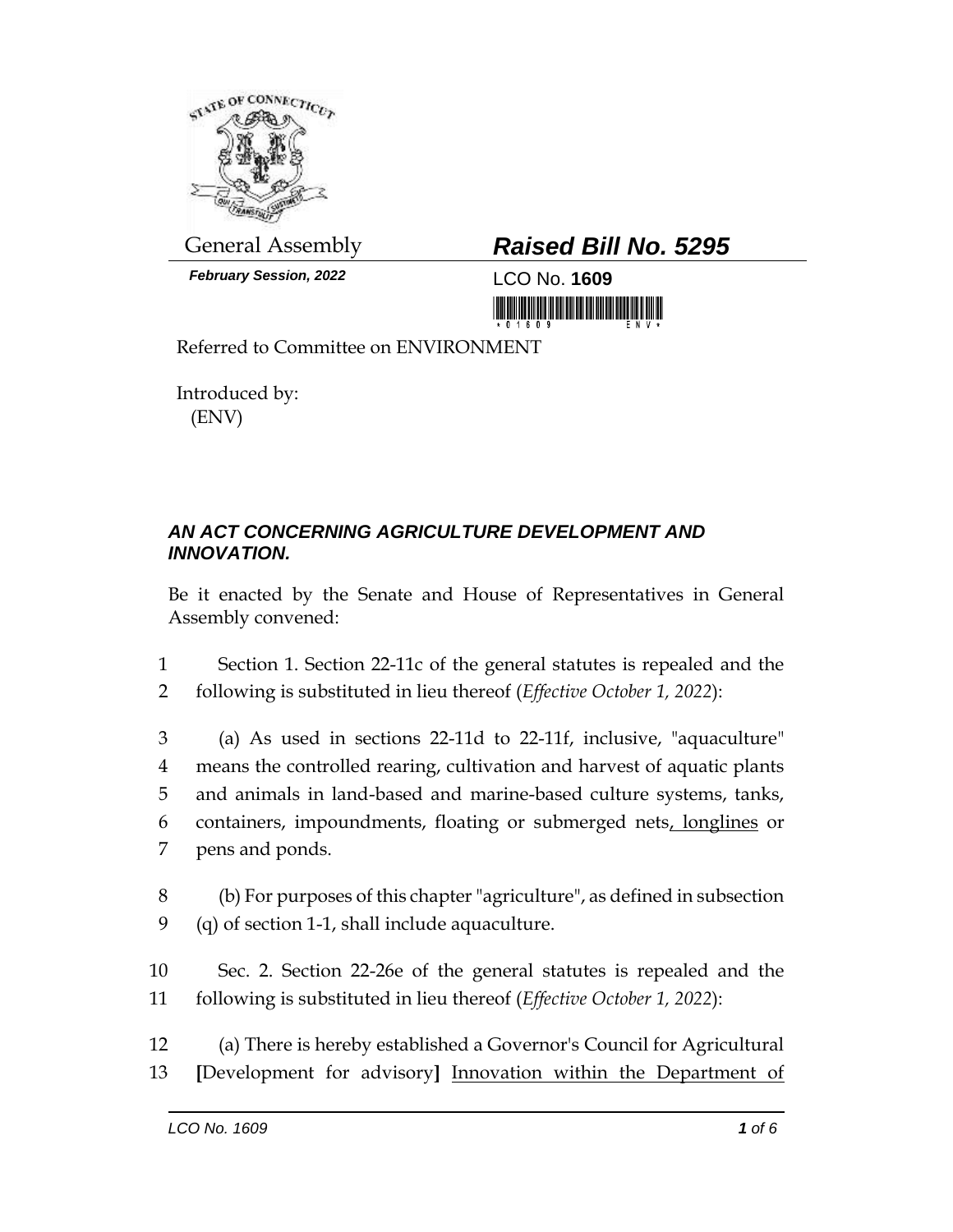Agriculture for administrative purposes only, consisting of the following members: (1) The Commissioner of Agriculture, who shall serve as the chairperson of the council, (2) the dean of the College of Agriculture and Natural Resources at The University of Connecticut, or the dean's designee, who shall serve as co-vice-chairperson, (3) the chairperson of the Connecticut **[**Milk Promotion Board**]** Farm Bureau, or the chairperson's designee, (4) six members appointed by the Governor, **[**who shall each be actively engaged in agricultural production,**]** (5) one member appointed by the speaker of the House of Representatives, **[**who shall be engaged in agricultural processing,**]** (6) one member appointed by the president pro tempore of the Senate, **[**who shall be engaged in agricultural marketing,**]** (7) one member appointed by the majority leader of the House of Representatives, **[**who shall be engaged in agricultural sales,**]** (8) one member appointed by the majority leader of the Senate, **[**who shall be from a trade association,**]** (9) one member appointed by the minority leader of the House of Representatives, **[**who shall be from the green industry, and**]** (10) one member appointed by the minority leader of the Senate, **[**who shall be actively engaged in agricultural education**]** and (11) the director of the Connecticut Agricultural Experiment Station, who shall serve as the co-vice-chairperson.

 (b) The council shall make recommendations to the Department of Agriculture on ways to increase **[**the percentage of consumer dollars spent on Connecticut-grown fresh produce and farm products, including, but not limited to, ways to increase the amount of money spent by residents of the state on locally-grown farm products, by 2020, to not less than five per cent of all money spent by such residents on food**]** agriculture in the state by developing innovative market opportunities including, but not limited to, urban agriculture, 43 integration and adoption of new technologies, controlled environment agriculture, and diversification of products and opportunities. The council shall also make recommendations concerning the development, diversification and promotion of **[**agricultural products, programs and enterprises**]** agriculture in this state and shall provide for an interchange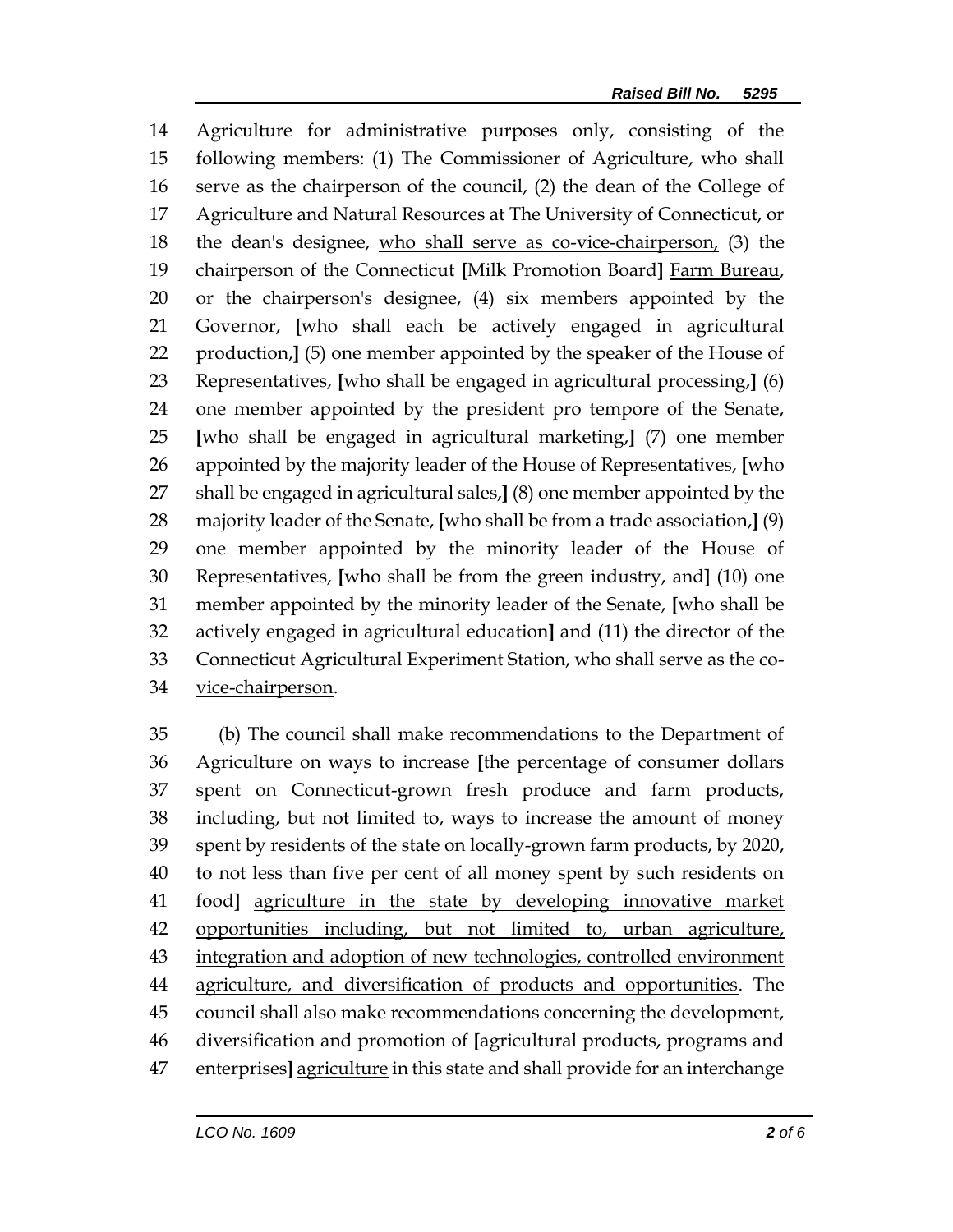of ideas from the various commodity groups and organizations represented.

 (c) The council shall meet not less than once per calendar quarter, or 51 as often as deemed necessary by the chairperson. Any vacancy in the membership of the council shall be filled by the **[**Governor**]** 53 Commissioner of Agriculture. The members shall serve without compensation or reimbursement for expenses. Any member absent from more than two meetings in a calendar year shall be deemed to have resigned.

 Sec. 3. Subsection (d) of section 22-26bb of the general statutes is repealed and the following is substituted in lieu thereof (*Effective October 1, 2022*):

 (d) "Development rights" means the rights of the fee simple owner of agricultural land to develop, construct on, sell, lease or otherwise improve the agricultural land for uses that result in rendering such land no longer agricultural land, but shall not be construed to include: (1) The uses defined in subsection (q) of section 1-1, (2) the rights of the fee owner of agricultural land to develop, construct on, sell, give or transfer 66 in any way the property in its entirety, or any part thereof, lease the 67 property in its entirety, or any part thereof, for a term of less than twenty-five years or otherwise improve the agricultural land to preserve, maintain, operate or continue such land as agricultural land, including but not limited to construction thereon of residences for persons directly incidental to farm operation and buildings for animals, roadside stands and farm markets for sale to the consumer of food products and ornamental plants, facilities for the storing of equipment and products or processing thereof or such other improvements, activities and uses thereon as may be directly or incidentally related to the operation of the agricultural enterprise, as long as the acreage and productivity of arable land for crops is not materially decreased and due consideration is given to the impact of any decrease in acreage or productivity of such arable land upon the total farm operation, except that new construction or modification of an existing farm building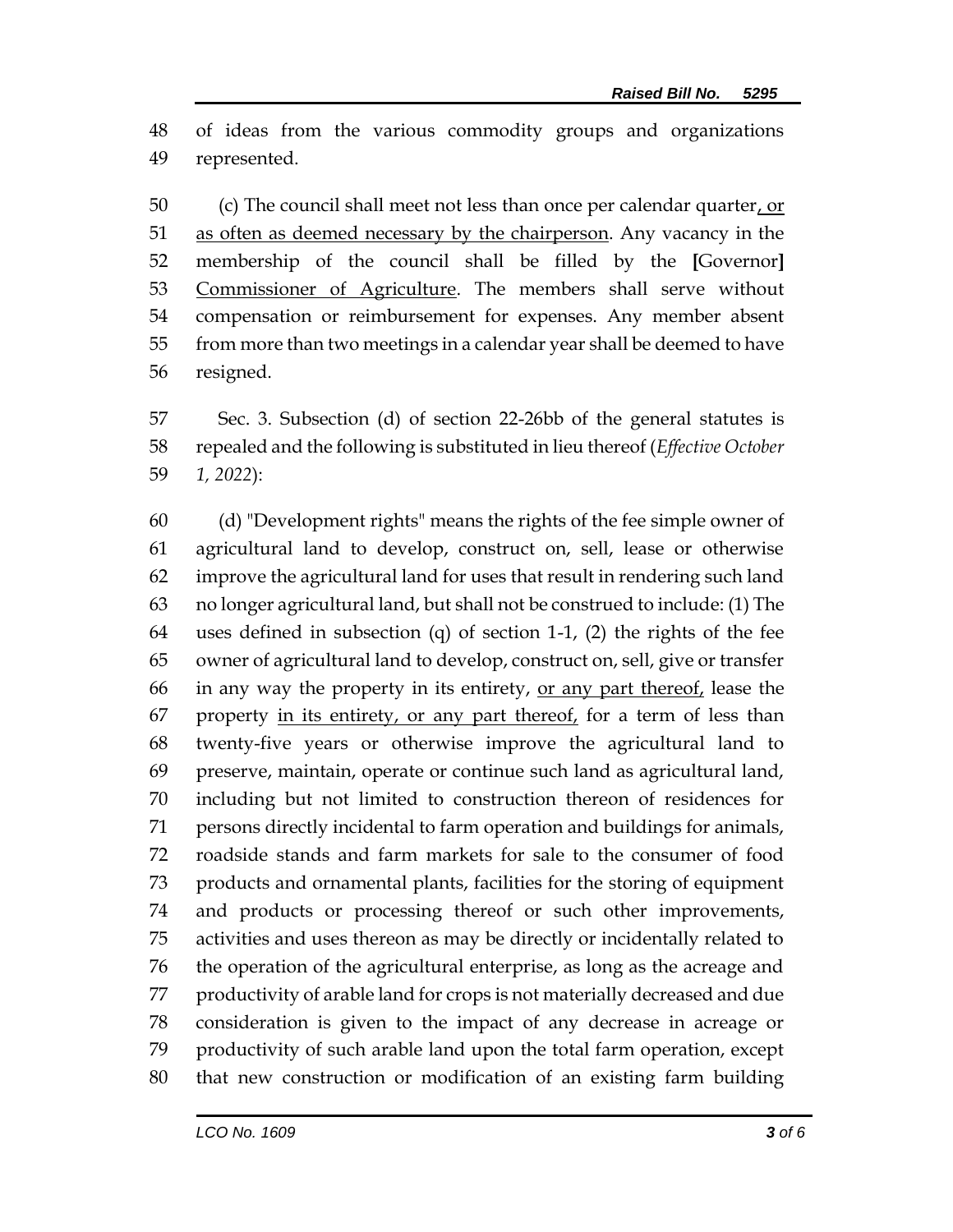necessary to the operation of a farm on prime farmland, as defined by the United States Department of Agriculture, of which the state has purchased development rights shall be limited to not more than five per cent of the total of such prime farmland, (3) the rights of the fee owner to provide for the extraction of gravel or like natural elements to be used on the farm for purposes directly or incidentally related to the operation of the agricultural enterprise or (4) the existing water and mineral rights, exclusive of gravel, of the fee owner;

 Sec. 4. Section 22-47 of the general statutes is repealed and the following is substituted in lieu thereof (*Effective October 1, 2022*):

 Producers selling eggs of their own producing direct to household users are exempt from the provisions of this part provided: (1) Such eggs shall be clean, stored at an ambient air temperature of not greater than forty-five degrees Fahrenheit and are not adulterated, and (2) the label shall contain the producer's name and address, the type of eggs if not chicken eggs, the quantity of eggs, safe food handling instructions and 97 not otherwise contain misleading or false statements or any claim of grade or quality. All types of shippers selling eggs to a first receiver who will grade them into the proper size and grade before reselling are exempt from the provisions of this part.

 Sec. 5. (NEW) (*Effective July 1, 2022*) The Commissioner of Agriculture shall be the state official in charge of inspecting any producer, including any producer that also operates as a rabbit processing facility. Any inspection conducted pursuant to this section by the commissioner, or the commissioner's designated agent, shall be consistent with the requirements of any applicable provision of the Code of Federal Regulations, including, but not limited to, any health, sanitary and safety related provision. Rabbit processing facilities that have passed Department of Agriculture facility inspections pursuant to this section shall be designated as approved food sources for household consumers, restaurants, hotels, boarding houses and retail food establishments. For purposes of this section, "producer" means any person, firm or corporation engaged in the breeding, raising or keeping of not more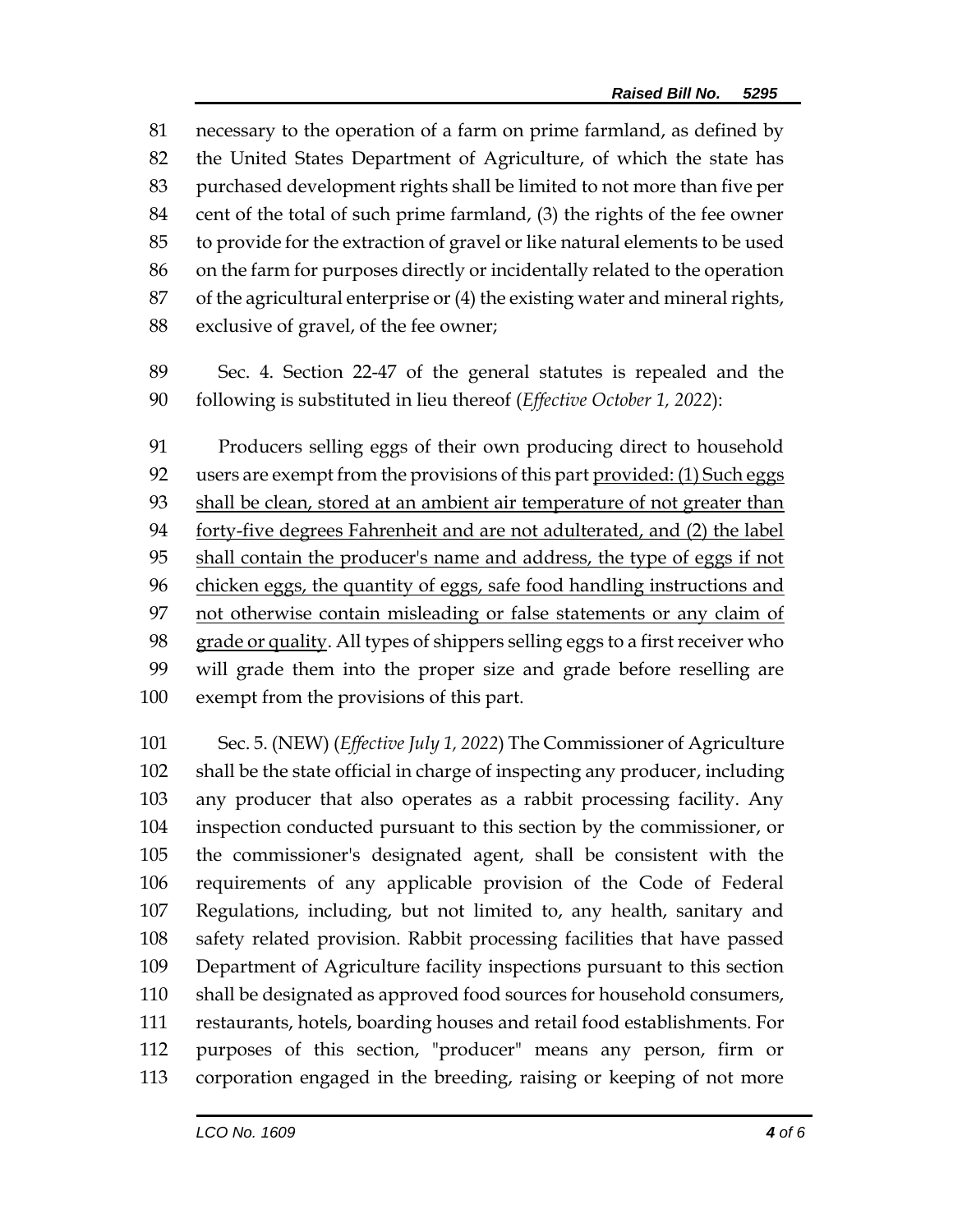than one thousand rabbits in a calendar year for the purpose of food production.

 Sec. 6. (NEW) (*Effective July 1, 2022*) (a) On and after January 1, 2023, the Commissioner of Motor Vehicles shall issue CT Grown number plates of a design to enhance public awareness of the state and local efforts to raise awareness of CT Grown and Connecticut agriculture. The Department of Agriculture shall design the number plates and the Commissioner of Motor Vehicles shall agree to any such design. No use shall be made of such plates except as official registration marker plates.

 (b) The Commissioner of Motor Vehicles shall establish, by regulations adopted in accordance with chapter 54 of the general statutes, a fee to be charged for CT Grown number plates in addition to the regular fee or fees prescribed for the registration of a motor vehicle. The fee shall be for such number plates with letters and numbers selected by the Commissioner of Motor Vehicles. The Commissioner of Motor Vehicles may establish a higher fee for: (1) Such number plates which contain letters in place of numbers as authorized by section 14-49 of the general statutes in addition to the fee or fees prescribed for plates issued under said section; and (2) such number plates which are low number plates, in accordance with section 14-160 of the general statutes, in addition to the fee or fees prescribed for plates issued under said section. All fees established and collected pursuant to this section shall be deposited in the CT Grown account, established by the Commissioner of Agriculture.

 (c) No additional renewal fee shall be charged for renewal of registration for any motor vehicle bearing CT Grown number plates which contain letters in place of numbers, or low number plates, in excess of the renewal fee for CT Grown number plates with letters and numbers selected by the Commissioner of Motor Vehicles. No transfer fee shall be charged for transfer of an existing registration to or from a registration with CT Grown number plates.

(d) The Commissioner of Motor Vehicles, in consultation with the